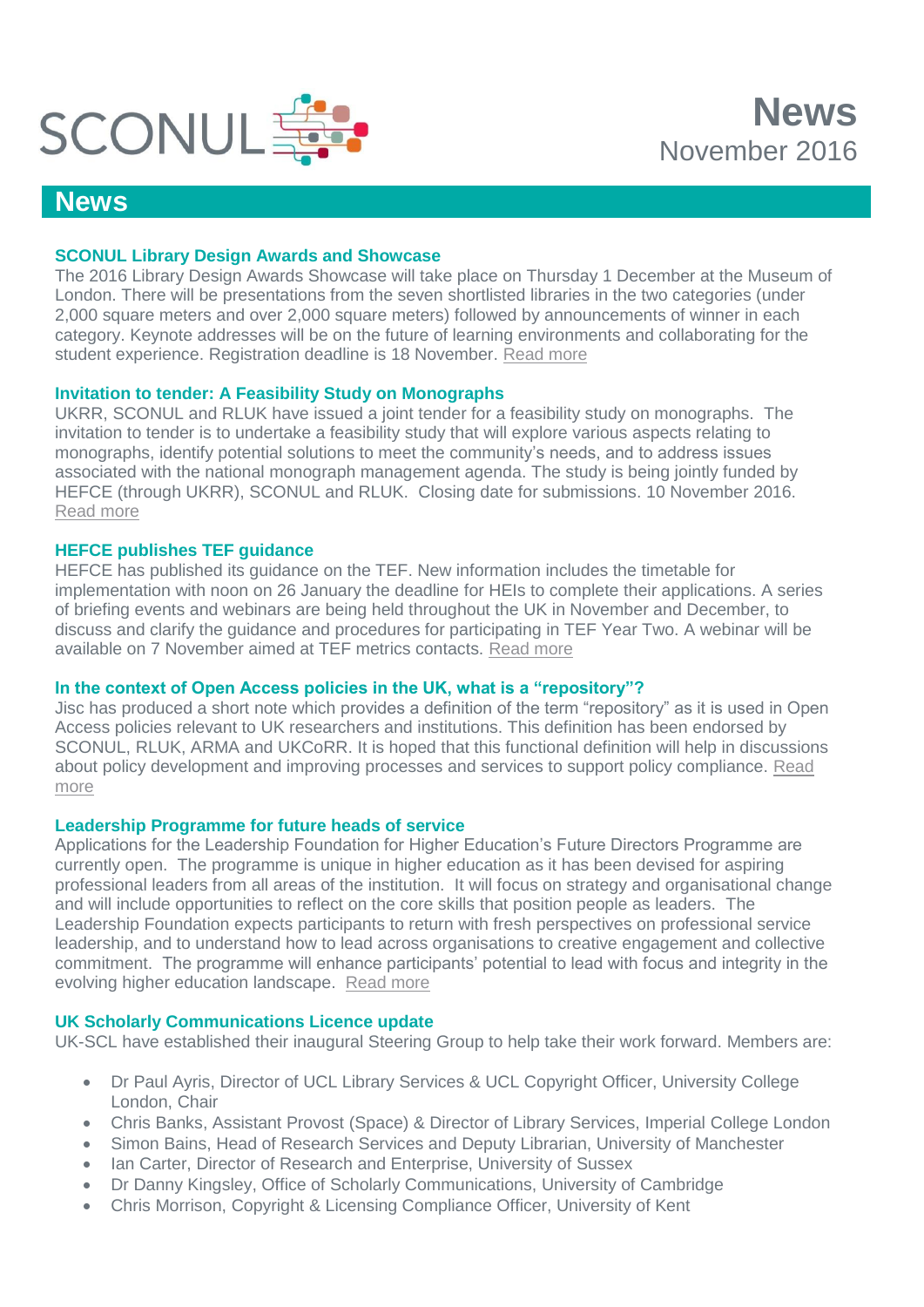- Professor Hervé Morvan, Director of the Institute for Aerospace Technology and Professor of Applied Fluid Mechanics, University of Nottingham
- Rachel Paterson, University Lawyer, University of Bristol
- Dr Torsten Reimer, Head of Research Services, British Library
- Dominic Tate, Scholarly Communications Manager, University of Edinburgh

#### **RCUK OA block grant allocations announced**

Research Councils UK (RCUK) have announced the open access block grant allocations for 2016/17, worth a total of £14 million and distributed across 79 institutions. "The block grant is provided to support the implementation of the RCUK open access policy to ensure that the published outcomes of publicly funded research are made widely accessible as quickly as possible". Institutions with an overall underspend of block grant funds to date have seen a reduction in the allocated block grant for 2016/17 compared to previous years. Where institutions have seen a significant underspend in block grant funds that are not offset by projected spend, no additional funds have been allocated for 2016/17. [Read more](http://www.rcuk.ac.uk/media/news/161019/)

#### **UCISA Digital Capabilities Survey - Call for Responses**

The UCISA Digital Capabilities Group Digital Capabilities Survey went live on 10 October. The survey establishes how UK universities are working with staff and students to ensure they perform efficiently and effectively in a digital environment and builds on their previous 2014 survey. UCISA are currently looking for institutions (including non-UCISA member institutions and FE colleges) to complete the survey. If you would like to take part, please contact [admin@ucisa.ac.uk](mailto:admin@ucisa.ac.uk) to request a survey link.

# **'Spectacle and Wonder: The Circus Friends Association Archive' - The University of Sheffield Library**

A unique collection of rare and important circus posters, handbills, programmes and photographs from Britain's leading twentieth century circuses will be featured in a new public exhibition: 'Spectacle and Wonder: The Circus Friends Association Archive'(CFA) , from 7 November 2016 until 2 April 2017 at the University of Sheffield's Western Bank Library. The exhibition which is dedicated to the memory of long serving circus archivist, Malcolm Clay will feature popular circus companies of the time, such as Bertram Mills', Billy Smart's, Robert Brothers, Chipperfield's, Fossett's and Blackpool Tower. [Read](http://www.sheffield.ac.uk/nfa/news/cfadonation-1.656737)  [more](http://www.sheffield.ac.uk/nfa/news/cfadonation-1.656737)

# **Appointments and job opportunities**

If you have moved to a new role or institution or have any senior job opportunities that you would like us to include, please e-mail [SitMui.Ng@sconul.ac.uk.](mailto:SitMui.Ng@sconul.ac.uk)

#### Vacancy: Deputy Librarian, University of Chichester

The University of Chichester is looking to appoint a Deputy Librarian. The post holder will be responsible for the development and implementation of library and learning resources, in support of learning, teaching and research through the co-ordination of the Subject Librarian team and the development of electronic resources. **Closing date 14 November** [Read more.](http://www.chi.ac.uk/about-us/working-us-1)

#### **Vacancy: Head of Scholarly Communication, University of Kent**

The University of Kent is looking to appoint a Head of Scholarly Communication to lead on the establishment of Kent's Office for Scholarly Communication. This is a senior position which will be based in the Templeman Library. Hosted by Information Services, the Head of Scholarly Communication will work very closely with Research Services and the wider academic community and make an important contribution to the success of Kent's Research Strategy. **Closing date 16 November** [Read more.](https://jobs.kent.ac.uk/fe/tpl_kent01.asp?s=4A515F4E5A565B1A&jobid=40382,8987763472&key=48798126&c=563458995614&pagestamp=seuxnewsimtmwnpekn)

#### **Vacancy: Assistant Director, Collections Strategy, University of Glasgow**

The University of Glasgow Library is seeking applications for the post of Assistant Director, Collections Strategy. The post holder will be responsible for managing Archives and Special Collections, Metadata Services and Collections Services, and for developing and taking forward the Library's collection management strategy. **Closing date 23 November** [Read more.](http://jobs.gla.ac.uk/fe/tpl_glasgow01.asp?s=4A515F4E5A565B1A&jobid=90485,2382496182&key=186739867&c=52151214782356&pagestamp=sejygkqoewrmrqwqhu)